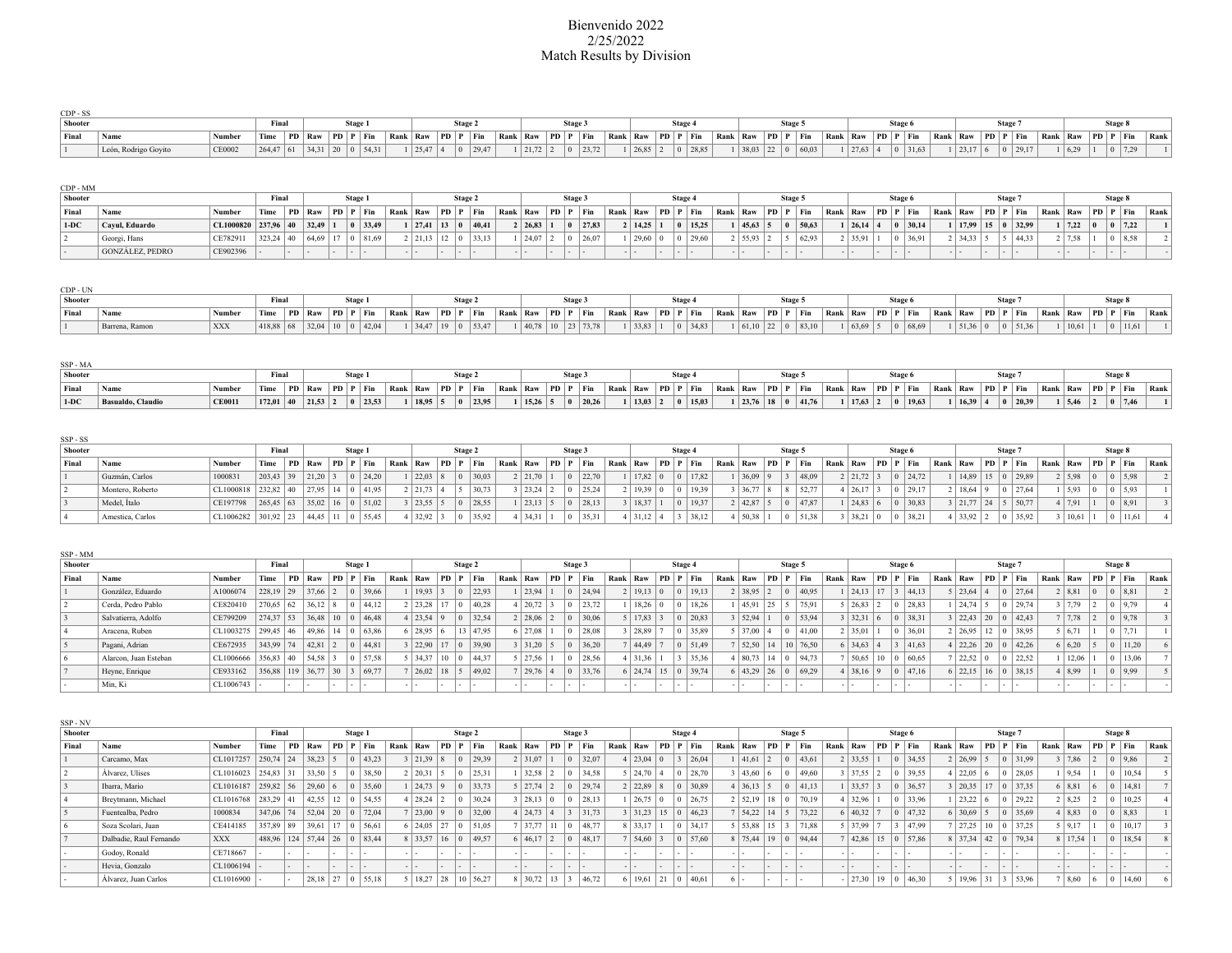| SSP - UN |                           |                       |                                       |           |                                              |         |             |       |                               |                 |          |       |          |                               |                |         |       |          |                       |          |                                          |          |                               |        |               |                                           |      |                       |     |         |             |      |                                              |         |                                          |      |                       |                |         |                        |      |
|----------|---------------------------|-----------------------|---------------------------------------|-----------|----------------------------------------------|---------|-------------|-------|-------------------------------|-----------------|----------|-------|----------|-------------------------------|----------------|---------|-------|----------|-----------------------|----------|------------------------------------------|----------|-------------------------------|--------|---------------|-------------------------------------------|------|-----------------------|-----|---------|-------------|------|----------------------------------------------|---------|------------------------------------------|------|-----------------------|----------------|---------|------------------------|------|
| Shooter  |                           |                       | Final                                 |           |                                              | Stage 1 |             |       |                               |                 | Stage 2  |       |          |                               |                | Stage 3 |       |          |                       | Stage 4  |                                          |          |                               |        |               | Stage 5                                   |      |                       |     | Stage 6 |             |      |                                              | Stage 7 |                                          |      |                       |                | Stage 8 |                        |      |
| Final    | Name                      | Number                | Time                                  | <b>PD</b> | $\vert$ Raw $\vert$ PD $\vert$ P $\vert$ Fin |         |             | Rank  | Raw                           | PD   P          | Fin.     |       | Rank Raw |                               | $ PD P $ Fin   |         |       | Rank Raw |                       | PD P Fin |                                          | Rank Raw |                               |        |               | P D   P   Fin                             | Rank | Raw                   |     |         | PD P Fin    | Rank | $\vert$ Raw $\vert$ PD $\vert$ P $\vert$ Fin |         |                                          | Rank | Raw                   |                |         | PD P Fin               | Rank |
|          | Farinas Celis. Nicolás    | CL1017838             | $263,67$ 52                           |           | $30.97$   17   0   47.97                     |         |             |       | $3 \mid 20.56 \mid 12 \mid 0$ |                 | 32.56    |       |          | 2   29,83   4                 |                |         | 33,83 |          | 3 24,93 4             |          | 0 28.93                                  |          | 3   42,10   6                 |        |               | $ 0 $ 48,10                               |      | $36,68$   4           |     |         | 40.68       |      | 4 19.03 4                                    |         | 0 23.03                                  |      | 7.57                  |                |         | 0 8,57                 |      |
|          | Gonzalez. Francisco       | $CL1018855$ 266,55 66 |                                       |           | 25,62 26 0 51,62                             |         |             |       | 6 18,98                       |                 |          | 29.98 |          | 26,21                         |                |         | 26,21 |          | $1 \mid 31,46 \mid 8$ |          | 0 39,46                                  |          | 7 35,62 7                     |        | $\frac{1}{8}$ | 50,62                                     |      | 2   25.93   9         |     |         | 34.93       |      | $2 \mid 21,25 \mid 3$                        |         | 0 24,25                                  |      | $2 \mid 7,48$         |                |         | $ 0 $ 9.48             |      |
|          | Campbell, Juan Pablo      | $CL1016735$ 294,89 88 |                                       |           | 28.25 15 3 46.25                             |         |             |       | 2   17,69   25   0            |                 |          | 42.69 |          | $6 \mid 27,32$                | $10\,6$        |         | 43,32 |          | 6 23,07               |          | 0 24.07                                  |          |                               |        |               | $2 \mid 37,19 \mid 19 \mid 10 \mid 66,19$ |      | $6 \mid 27,16 \mid 4$ |     | - 11    | 31,16       |      |                                              |         | $19.94$   11   0   30.94                 |      | 3 7,27                |                |         | 10,27                  |      |
|          | Bertie, Benjamin          | CL1016727             | $320,69$ 76                           |           | 29.44 14 0 43.44                             |         |             |       | 19.26                         |                 | 10 39.26 |       |          | 5 32,19                       |                |         | 36,19 |          | 1 35,66               |          | $ 0 $ 40.66                              |          | $8 \mid 43.90 \mid 12 \mid 3$ |        |               | 58.90                                     |      | $1 \mid 33.38 \mid 7$ |     |         | 40.38       |      | 3 26,52 20                                   |         | 49.52                                    |      | $8 \mid 8,34$         |                |         | 12,34                  |      |
|          | Heidke, Roberto           | <b>XXX</b>            | $326.43$ 59                           |           | 62.70                                        |         | $ 0 $ 69.70 |       | $9 \mid 22.46 \mid 12 \mid 0$ |                 |          | 34.46 |          | 27,62                         |                |         | 29.62 |          | 2 20,93               |          | $ 0 $ 21.93                              |          | 42,03 15 0                    |        |               | 57.03                                     |      | 3   58,61   8         |     |         | 66.61       |      |                                              |         | $9 \mid 24.82 \mid 14 \mid 0 \mid 38.82$ |      | $6 \mid 8,26$         | $\overline{0}$ |         | 0 8.26                 |      |
|          | Bendek. Maximiliano       | 105                   | $331.52$ 84                           |           | $36.76$ 20 0 56.76                           |         |             |       | $8 \mid 23.19$                | $12 \mid 0$     |          | 35.19 |          | $ 30.99\rangle$               | 10             |         | 43.99 |          |                       |          | 7 21.78 10 0 31.78                       |          | 1   46.11   17   0            |        |               | 63.11                                     |      | 5   49.39   6         |     |         | 55.39       |      | $8 \mid 23.96 \mid 7$                        |         | $ 0 $ 30.96                              |      | 12.34                 |                |         | 14.34                  |      |
|          | Salvo, Gabriel            | <b>XXX</b>            | $360,04$ 139 30.57 21 0 51.57         |           |                                              |         |             |       | $5 \mid 24,29 \mid$           | 19 <sup>0</sup> | 143.29   |       |          | 7 31.89 9                     |                |         | 40.89 |          |                       |          | $5 \mid 21,10 \mid 11 \mid 0 \mid 32,10$ |          |                               |        |               | $5 \mid 42.78 \mid 22 \mid 5 \mid 69.78$  |      | 7 31,37 22 0          |     |         | 53.37       |      | $7 \mid 26,72 \mid 20 \mid 0 \mid 46,72$     |         |                                          |      | 7,32                  |                |         | $15 \mid 0 \mid 22,32$ |      |
|          | Grillo, Alejandro         | <b>XXX</b>            | 396.07   120   33.46   18   0   51.46 |           |                                              |         |             |       | 4 24.32 31                    |                 | 60.32    |       |          | 9 47.71                       | $\overline{6}$ |         | 56.71 |          | 9 28,36               |          | $ 0 $ 35.36                              |          | 6 46,08 37 6                  |        |               | 89.08                                     |      | 8   44.12   3         |     |         | 47.12       |      |                                              |         | $5 \mid 27,12 \mid 10 \mid 0 \mid 37,12$ |      | 5 10.90 8             |                |         | 18.90                  |      |
|          | Urbina. Alfredo           | CL1018881             | $407,32$ 109 32,75 21 0 53,75         |           |                                              |         |             |       | 7 33.98 5                     |                 |          | 46.98 |          | $8 \mid 36,79 \mid 15 \mid 3$ |                |         | 54,79 |          |                       |          | $8 \mid 36.98 \mid 12 \mid 0 \mid 48.98$ |          | 9 56,96 30 3                  |        |               | 89.96                                     |      | 9   44.47   3         |     |         | $ 0 $ 47.47 |      | $6 \mid 25.33 \mid 21$                       |         | $\frac{5}{5}$ 51,33                      |      | $9 \mid 12,06 \mid 2$ |                |         | 14.06                  |      |
|          | Caballero, Leonardo       | <b>XXX</b>            |                                       |           |                                              | . .     |             | - 1 - |                               |                 |          |       |          |                               | $\sim$         | . .     |       |          |                       | . .      |                                          |          |                               |        |               |                                           |      | - 1 -                 | . . |         |             |      | $-1$ $-$                                     | .       |                                          |      |                       |                |         |                        |      |
|          | Tofalos, Christos         | <b>XXX</b>            |                                       |           |                                              | $\sim$  |             |       |                               |                 |          |       |          |                               |                |         |       |          |                       | . .      |                                          |          |                               | $\sim$ | $\sim$        |                                           |      | $-1$ $-$              |     |         |             |      | - 1 -                                        | $ -$    |                                          |      |                       |                |         |                        |      |
|          | (DQ) Castillo Lopez, Elio | CL1016566             |                                       |           |                                              |         |             |       |                               |                 |          |       |          |                               |                |         |       |          |                       |          |                                          |          |                               |        |               |                                           |      |                       |     |         |             |      |                                              |         |                                          |      |                       |                |         |                        |      |

| ESP - EX       |                   |                                                  |                   |  |                |               |         |        |                |                                               |                |  |                       |                                                                    |  |                       |             |                                                                                                                                                                                                                              |         |                       |                            |       |                |                    |         |            |                                                                                |
|----------------|-------------------|--------------------------------------------------|-------------------|--|----------------|---------------|---------|--------|----------------|-----------------------------------------------|----------------|--|-----------------------|--------------------------------------------------------------------|--|-----------------------|-------------|------------------------------------------------------------------------------------------------------------------------------------------------------------------------------------------------------------------------------|---------|-----------------------|----------------------------|-------|----------------|--------------------|---------|------------|--------------------------------------------------------------------------------|
| <b>Shooter</b> |                   |                                                  | Final             |  | Stage.         |               |         | Stage: |                |                                               | Stage 5        |  |                       | Stage 4                                                            |  |                       | Stage 5     |                                                                                                                                                                                                                              | Stage t |                       |                            | Stage |                |                    | Stage & |            |                                                                                |
| Final          | Nam               | Number                                           | Time              |  |                |               |         |        |                |                                               |                |  |                       |                                                                    |  |                       |             | PD   Raw   PD   P   Fin   Rank   Raw   PD   P   Fin   Rank   Raw   PD   P   Fin   Rank   Raw   PD   P   P   P   Fin   Rank   Raw   PD   P   P   Fin   Rank   Raw   PD   P   Fin   Rank   Raw   PD   P   Fin   Rank   Raw   P |         |                       |                            |       |                |                    |         |            | $\vert$ Rank $\vert$ Raw $\vert$ PD $\vert$ P $\vert$ Fin $\vert$ Rank $\vert$ |
| $1-DC$         | Gonzalez, Tomas   | $\vert$ CE959516 $\vert$ 167.10   18   23.66   2 |                   |  | 0 25.66        |               | 13.38 2 |        | $5 \mid 20.38$ | 18.600                                        | $3 \mid 21.60$ |  | $1 \mid 13,15 \mid 1$ | 0 14,15                                                            |  | $1 \mid 27,85 \mid 5$ | $ 0 $ 32,85 | $1 \mid 21.64 \mid 7$                                                                                                                                                                                                        |         | $\vert$ 28,64 $\vert$ | 2   17.69   1              |       | $0 \mid 18.69$ | $1 \mid 5,13 \mid$ |         | $ 0 $ 5.13 |                                                                                |
|                | Cisternas, Victor | CE0007                                           | 258,52 50 28,97 4 |  | $3 \mid 35.97$ | 2   18,73   4 |         |        |                | $2 \mid 22,22 \mid 13 \mid 3 \mid 38,22 \mid$ |                |  | $2 \mid 31,31 \mid 1$ | $\begin{array}{ c c c c c } \hline 0 & 32,31 \ \hline \end{array}$ |  | $2 \mid 31,84 \mid 6$ | $ 0 $ 37,84 | $2 \mid 22,26 \mid 4$                                                                                                                                                                                                        |         | 0 26,26               | 1   41,19   14   0   55,19 |       |                | 2   6,00           |         | 0 10,00    |                                                                                |

| ESP - SS |                   |                         |                     |                  |             |         |          |                            |                 |              |                       |        |                 |                   |                           |         |             |          |                       |                |         |       |                       |         |          |                   |                               |                    |       |                   |               |     |               |      |
|----------|-------------------|-------------------------|---------------------|------------------|-------------|---------|----------|----------------------------|-----------------|--------------|-----------------------|--------|-----------------|-------------------|---------------------------|---------|-------------|----------|-----------------------|----------------|---------|-------|-----------------------|---------|----------|-------------------|-------------------------------|--------------------|-------|-------------------|---------------|-----|---------------|------|
| Shooter  |                   |                         | Final               |                  | Stage 1     |         |          |                            | Stage 2         |              |                       | Stage: |                 |                   |                           | Stage 4 |             |          |                       |                | Stage 5 |       |                       | Stage 6 |          |                   |                               | Stage <sup>7</sup> |       |                   |               |     | Stage 8       |      |
| Final    | Name              | Number                  | Time                | $\mid$ PD   Raw  | PD P Fin    |         | Rank Raw |                            |                 | $ PD P $ Fin | Rank   Raw   PD   P   |        | Fin             | Rank Raw PD P Fin |                           |         |             | Rank Raw |                       | $PD$ $P$ $Fin$ |         |       | Rank Raw              |         | PD P Fin | Rank Raw PD P Fin |                               |                    |       | Rank Raw PD P Fin |               |     |               | Rank |
|          | Rios, Miguel      | $\vert$ CE0021          | $186,78$ 21 29,61 3 |                  | 0 32,61     |         |          | 1   18, 54   5             |                 | $ 0 $ 23,54  | $19,64$   1           |        | 20,64           |                   | 2   17,85   2   0   19,85 |         |             |          | $2 \mid 31,34 \mid 3$ |                |         | 34,34 | 25,22                 |         | 26.22    |                   | 1   17,00                     |                    | 22,00 |                   | 1   6, 58     |     | 7,58          |      |
|          | San Martín, Jorge | $CE941425$ 232,69 27    |                     | $39,69$ 9        | $ 0 $ 48,69 |         |          | $4 \mid 22,85 \mid 5$      | $\vert 0 \vert$ | 27,85        | 7 23,89 1             |        | 24,89           |                   | 3   17,02   0             |         | 0 17,02     |          | 148.264               |                |         | 52,26 | 25.41                 |         | 28.41    |                   | 22,28                         |                    | 24,28 |                   | 2   6,29      |     | 9.29          |      |
| 3-MA     | Nazar, Jaime      | $CE108284$ 233.65 10    |                     | $37,66$   1      |             | 0 38.66 |          | $2 \mid 29.10 \mid 3$      | $\blacksquare$  | 32,10        | 27.13 0               |        | $ 27.13\rangle$ |                   | 4 22,74                   |         | $ 0 $ 22.74 |          | 4   42.43   4         |                |         | 46.43 | 2   32.97   0         |         | 32.97    |                   | 4 23.25 2                     |                    | 25.25 |                   | 3 8,37 0      |     | $0 \mid 8.37$ |      |
|          | Pardo, Carlos     | $CE474972$ 242.30 66    |                     | 28.01 14 0 42.01 |             |         |          | 3   17.82   13   0   30.82 |                 |              | 8   18.12   0         |        | 18,12           |                   | $17.07$ 6                 |         | $ 0 $ 23.07 |          | 5   46.39   8         |                |         | 54,39 | 20.98                 |         | 27.98    |                   | 2 21.64 18                    |                    | 39.64 |                   | 1   6.27      | l 0 | 6.27          |      |
|          | meza, Juan        | CL1000829   301,15   48 |                     | 45,29 5          | $ 0 $ 50,29 |         |          | $5 \mid 34,16 \mid 0$      | $\vert$ 3       | 37,16        | $5 \mid 24,70 \mid 1$ |        | 28,70           |                   | $\frac{19,71}{2}$         |         | 0 20,71     |          | 3   50,36   12        |                |         | 65,36 | $5 \mid 37,13 \mid 4$ |         | 41,13    |                   | $5 \mid 24.38 \mid 24 \mid 0$ |                    | 48,38 |                   | $5 \mid 8,42$ |     | 9,42          |      |

| ESP - MM       |                              |                                                     |             |           |                      |                      |                                   |          |                       |           |              |                                                                                   |               |         |           |                             |           |                                                                       |                       |                                                           |                     |          |         |     |      |
|----------------|------------------------------|-----------------------------------------------------|-------------|-----------|----------------------|----------------------|-----------------------------------|----------|-----------------------|-----------|--------------|-----------------------------------------------------------------------------------|---------------|---------|-----------|-----------------------------|-----------|-----------------------------------------------------------------------|-----------------------|-----------------------------------------------------------|---------------------|----------|---------|-----|------|
| <b>Shooter</b> |                              |                                                     | Final       |           | Stage.               |                      | Stage 2                           |          |                       | Stage     |              |                                                                                   |               | Stage   |           | Stage 5                     |           | Stage 6                                                               |                       | <b>Stage</b>                                              |                     |          | Stage 8 |     |      |
| Final          | Name                         | Numbe.                                              |             |           | Time PD Raw PD P Fin |                      | $\vert$ Rank   Raw   PD   P   Fin | Rank Raw |                       |           | $ PD P $ Fin | Rank   Raw   PD   P   Fin   Rank   Raw   PD   P   Fin   Rank   Raw   PD   P   Fin |               |         |           |                             |           |                                                                       |                       | $\vert$ Rank $\vert$ Raw $\vert$ PD $\vert$ P $\vert$ Fin | $Rank$ Raw PD P Fin |          |         |     | Rank |
|                | von Bischhoffshausen, Stefan | <b>XXX</b>                                          | $235,94$ 26 | 39,40     | $ 0 $ 41.40          | $16,74$   2          | 18,74                             |          | $\vert$ 24,32 $\vert$ |           | 25,32        |                                                                                   | 21,49 0       | 0 21,49 | 55,47     | 66,47<br>$\overline{0}$     | 22,59 4   | 26,59                                                                 | $1 \mid 23.55 \mid 5$ | $ 0 $ 28.55                                               |                     | 6,38     |         | 738 |      |
|                | Avendaño. Eduardo            | $\vert$ CE549165 $\vert$ 291,45 55 31,59 17 0 48,59 |             |           |                      | $2 \mid 2359 \mid 8$ | 34.59                             |          | 2   31,86             |           | 34,86        |                                                                                   | 31,46         | 0.13246 | 3   39,38 | 63,38                       | $39,04$ 0 | $ 0 $ 39.04                                                           | $3 \mid 24,42 \mid 3$ | 0 27,42                                                   |                     | 1   7.11 |         |     |      |
|                | Terán, Fabián                | $CE245235$ 308,61 50                                |             | $74,03$ 4 | 0 78.03              | 3 22,69 16           | 10 48,69                          |          | $3 \mid 24,03 \mid 5$ | $\vert 0$ | 29,03        |                                                                                   | 2   23,58   0 | 0 23.58 |           | 2   40,33   12   10   62,33 |           | $\left  \begin{array}{c c} 28.18 & 2 & 0 & 30.18 \end{array} \right $ | 2   19.09   9         | 0 28,09                                                   |                     | 2   6.68 |         |     |      |

| ESP-NV         |                               |                           |       |            |            |        |                                              |      |                                          |        |                |             |                       |              |         |        |          |               |          |         |             |      |                                |     |         |           |                       |        |                |             |                   |     |       |        |               |              |        |                           |      |
|----------------|-------------------------------|---------------------------|-------|------------|------------|--------|----------------------------------------------|------|------------------------------------------|--------|----------------|-------------|-----------------------|--------------|---------|--------|----------|---------------|----------|---------|-------------|------|--------------------------------|-----|---------|-----------|-----------------------|--------|----------------|-------------|-------------------|-----|-------|--------|---------------|--------------|--------|---------------------------|------|
| <b>Shooter</b> |                               |                           | Final |            |            |        | Stage 1                                      |      |                                          |        | Stage 2        |             |                       |              | Stage 3 |        |          |               |          | Stage 4 |             |      |                                |     | Stage 5 |           |                       |        | Stage 6        |             |                   |     | Stage |        |               |              |        | Stage 8                   |      |
| Final          | Name                          | Number                    | Time  | PD.        |            |        | $\vert$ Raw $\vert$ PD $\vert$ P $\vert$ Fin | Rank | Raw                                      |        | $PD$   $P$     | Fin         | Rank Raw              | $ PD P $ Fin |         |        | Rank Raw |               | PD P Fin |         |             | Rank | $\vert$ Raw $\vert$ PD $\vert$ |     |         | $P$   Fin | Rank Raw              |        |                | PD P Fin    | Rank Raw PD P Fin |     |       |        |               |              |        | Rank   Raw   PD   P   Fin | Rank |
|                | Concha Vidal, Lisandro Daniel | $CE403873$ 238,63 28      |       |            | $31,48$ 2  |        | 0 33,48                                      |      | 22,67                                    |        | $\overline{0}$ | 24.67       | 36.36                 |              |         | 37,36  |          | 4 17,65 6     |          |         | $ 0 $ 23.65 |      | 44,83 4                        |     |         | 48,83     | $1 \mid 24,37 \mid 2$ |        |                | $ 0 $ 26.37 | 22.32 11          |     |       | 36,32  | 3   7.95      |              |        | 7,95                      |      |
|                | Alonso, Manuel                | $CL1009943$   274,65   84 |       |            |            |        | 25,76 13 0 38,76                             |      | 2   17.13   24                           |        |                | $ 0 $ 41,13 | 26,80 3               |              |         | 129.80 |          | 20,55         |          |         | 25.55       |      | 3   46,23                      |     |         | 58.23     | $2 \mid 28,41 \mid 3$ |        |                | $ 0 $ 31.41 | 2   18.79   20    |     |       | 38,79  | 4   6,98      |              |        | 10.98                     |      |
|                | Ricci, Jose                   | $CL1003144$ 287.32 67     |       |            |            |        | $56,18$   10   0   66,18                     |      | $4 \mid 26.54 \mid 10 \mid 0 \mid 36.54$ |        |                |             | $3 \mid 25.85 \mid 2$ |              |         | 27.85  |          | 1   17,58     |          |         | 24.58       |      | 2   39.31   29                 |     |         | 68.31     | 27.05 5               |        |                | 32.05       | 3   19.85   3     |     |       | 22.85  | 7,96          |              |        | 8.96                      |      |
|                | Araya, Luis                   | $CL1004167$ 316,83 58     |       |            | $136,37$ 8 |        | 144.37                                       |      | 3   18,24   12   0                       |        |                | 30,24       | 2   27.54   2         |              |         | 129,54 |          | 2   62,38   0 |          |         | $ 0 $ 62,38 |      | 4   45,72   18   0             |     |         | 63,72     | $36,70$ 3             |        | $\overline{0}$ | 39,70       | 4 20.96 12        |     |       | 135,96 | $2 \mid 7.92$ |              |        | 10,92                     |      |
|                | Belmar, Mauricio              | CL1016928                 |       | $\sim$ $-$ |            | $\sim$ |                                              |      |                                          | $\sim$ |                |             | - 1 -                 |              |         |        |          |               |          | . .     |             |      |                                | . . |         |           |                       | $\sim$ | $\mathbf{I}$   |             |                   | . . |       |        |               | . .          | $\sim$ |                           |      |
|                | Pozo, Iván                    | CL1016970                 |       |            |            | $\sim$ |                                              |      |                                          | $\sim$ |                |             |                       | $-$          | .       |        |          |               |          | .       |             |      |                                | .   |         |           |                       | $\sim$ | . .            |             |                   | .   |       |        |               | $\mathbf{r}$ | .      |                           |      |

| ESP - UN       |                 |                                                     |             |  |                          |  |                                              |                       |              |             |  |                                              |  |                            |                                         |         |  |  |                                                                                                                                                                                                                                |                          |            |  |
|----------------|-----------------|-----------------------------------------------------|-------------|--|--------------------------|--|----------------------------------------------|-----------------------|--------------|-------------|--|----------------------------------------------|--|----------------------------|-----------------------------------------|---------|--|--|--------------------------------------------------------------------------------------------------------------------------------------------------------------------------------------------------------------------------------|--------------------------|------------|--|
| <b>Shooter</b> |                 |                                                     | Final       |  | <b>Stage</b>             |  | Stage                                        |                       | <b>Stage</b> |             |  | Stage                                        |  | Stage:                     |                                         | Stage v |  |  | <b>Stage</b>                                                                                                                                                                                                                   |                          | Stage:     |  |
| Final          |                 |                                                     |             |  |                          |  |                                              |                       |              |             |  |                                              |  |                            |                                         |         |  |  | Time PD Raw PD P Fin Rank Raw PD P Fin Rank Raw PD P Fin Rank Raw PD P Fin Rank Raw PD P Fin Rank Raw PD P Fin Rank Raw PD P Fin Rank Raw PD P Fin Rank Raw PD P Fin Rank Raw PD P Fin Rank Raw PD P Fin Rank Raw PD P Fin Ran |                          |            |  |
|                | Varea, Felipe   | CLI019111   216,71   24   31,17   4   0   35,17   / |             |  |                          |  | $1 \mid 20.54 \mid 5 \mid 0 \mid 25.54 \mid$ | $1 \mid 29,69 \mid 3$ |              |             |  | $1 \mid 14.45 \mid 2 \mid 0 \mid 16.45 \mid$ |  | 1   40.08   3   0   43.08  | $1 \mid 26.69 \mid 2 \mid 0 \mid 28.69$ |         |  |  | $1 \mid 22,21 \mid 5 \mid 0 \mid 27,21$                                                                                                                                                                                        | $1 \mid 7.88$            | $ 0 $ 7.88 |  |
|                | Basualdo, Mario | XXX                                                 | $371.89$ 59 |  | $56,60$   17   0   73,60 |  | $2 \mid 27.91 \mid 10 \mid 5 \mid 42.91$     | 2 39.61 6             |              | $ 0 $ 45.61 |  | 2   28,93   0   0   28,93                    |  | 2   62,27   7   10   79,27 | 2   45,51   8   0   53,51               |         |  |  | 2 27,69 8 0 35,69                                                                                                                                                                                                              | 2   9.37   3   0   12.37 |            |  |

| Stage 1 Winner |                   |        |                   |  |                                                                                                                                                                                                                                |               |              |                   |                       |              |             |  |                                              |  |                                               |                                              |              |  |               |              |               |         |  |
|----------------|-------------------|--------|-------------------|--|--------------------------------------------------------------------------------------------------------------------------------------------------------------------------------------------------------------------------------|---------------|--------------|-------------------|-----------------------|--------------|-------------|--|----------------------------------------------|--|-----------------------------------------------|----------------------------------------------|--------------|--|---------------|--------------|---------------|---------|--|
| <b>Shooter</b> |                   |        | Final             |  | Stage                                                                                                                                                                                                                          |               | <b>Stage</b> |                   |                       | <b>Stage</b> |             |  | Stage -                                      |  | Stage                                         |                                              | <b>Stage</b> |  |               | <b>Stage</b> |               | Stage o |  |
| Final          | Nam               | Number | <sup>1</sup> Time |  | PD Raw PD P Fin Rank Raw PD P Fin Rank Raw PD P Fin Rank Raw PD P Fin Rank Raw PD P Fin Rank Raw PD P Fin Rank Raw PD P Fin Rank Raw PD P Fin Rank Raw PD P Fin Rank Raw PD P Fin Rank Raw PD P Fin Rank Raw PD P Fin Rank Raw |               |              |                   |                       |              |             |  |                                              |  |                                               |                                              |              |  |               |              |               |         |  |
|                | Basualdo, Claudio | CE0011 | $172,01$ 40       |  |                                                                                                                                                                                                                                | 1   18.95   5 |              | $\frac{1}{23.95}$ | $1 \mid 15,26 \mid 5$ |              | $ 0 $ 20,26 |  | $1 \mid 13.03 \mid 2 \mid 0 \mid 15.03 \mid$ |  | $1 \mid 23.76 \mid 18 \mid 0 \mid 41.76 \mid$ | $1 \mid 17.63 \mid 2 \mid 0 \mid 19.63 \mid$ |              |  | 1   16,39   4 | 0 20,39      | $1 \mid 5.46$ |         |  |

| Stage 2 Winner |                              |                     |                   |           |              |             |              |                                                                                                             |        |                       |         |  |              |                          |            |                       |                     |                       |              |          |                   |               |      |
|----------------|------------------------------|---------------------|-------------------|-----------|--------------|-------------|--------------|-------------------------------------------------------------------------------------------------------------|--------|-----------------------|---------|--|--------------|--------------------------|------------|-----------------------|---------------------|-----------------------|--------------|----------|-------------------|---------------|------|
| Shooter        |                              |                     | Fina              |           | <b>Stage</b> |             | <b>Stage</b> |                                                                                                             | Stage. |                       | Stage.  |  | <b>Stage</b> |                          |            |                       | <b>Stage</b>        |                       | <b>Stage</b> |          |                   | <b>Stage</b>  |      |
| Final          | ' Name                       | <sup>'</sup> Number | <sup>1</sup> Time |           |              |             |              | PD   Raw   PD   P   Fin   Rank   Raw   PD   P   Fin   Rank   Raw   PD   P   Fin   Rank   Raw   PD   P   Fin |        |                       |         |  |              | Rank Raw PD P Fin        | Rank   Raw |                       | / PD P Fin Rank Raw |                       | PD P Fin     |          | Rank Raw PD P Fin |               | Rank |
|                | von Bischhoffshausen, Stefan | XXX                 | 235,94 26         | $39.40$ 2 | $ 0 $ 41.40  | $16,74$   2 | 18,74        | $\frac{1}{24.32}$   1                                                                                       | 25.32  | $1 \mid 21.49 \mid 0$ | 0 21.49 |  |              | $55,47$   11   0   66,47 |            | $3 \mid 22.59 \mid 4$ | 0 26.59             | $1 \mid 23.55 \mid 5$ | 0 28.55      | 3   6.38 |                   | $0 \mid 7.38$ |      |